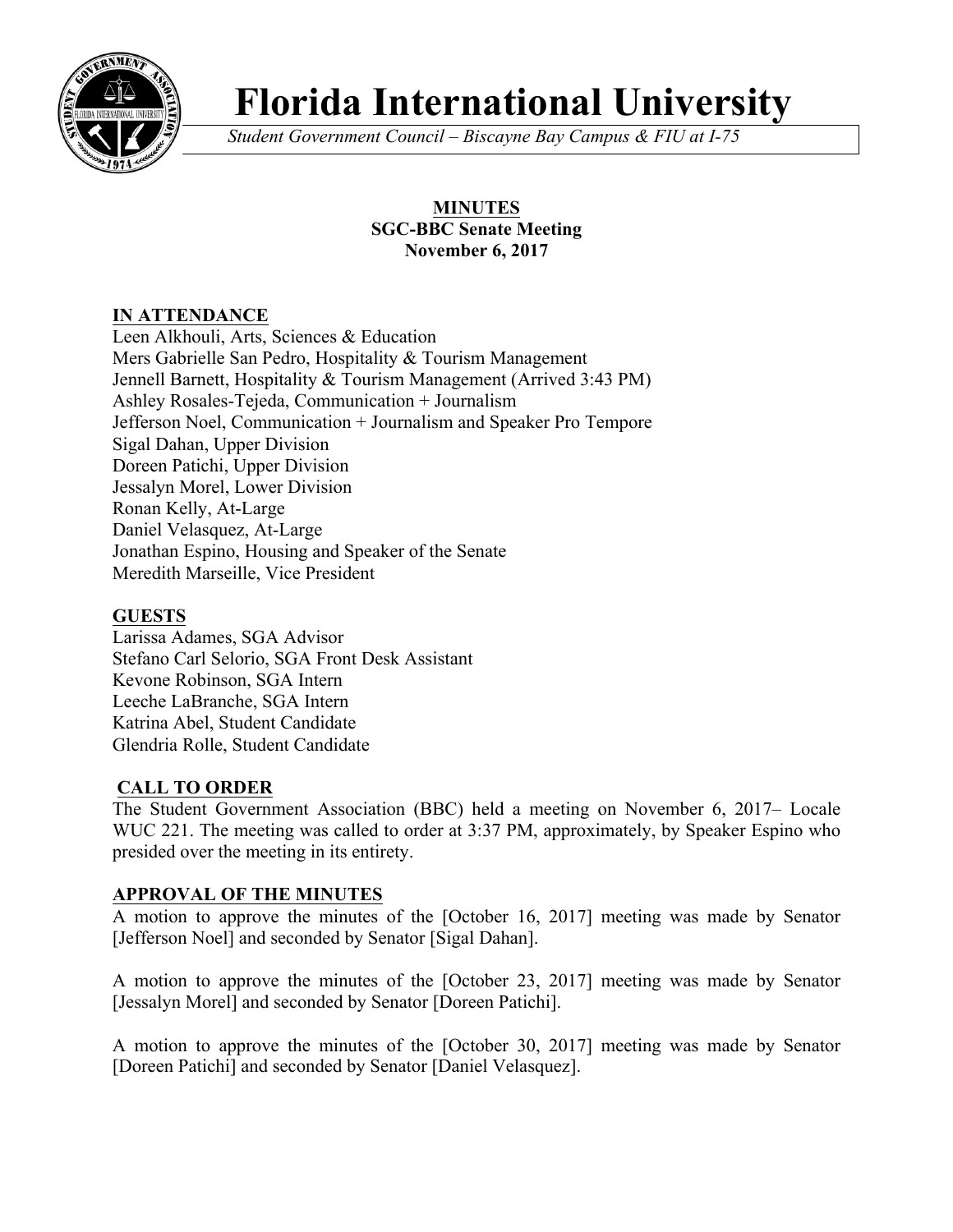#### **SENATE SPEAKER REPORT**

Speaker Jonathan Espino stated the following,

- I. Graduate Senator Candidate
- II. Bayview Housing Council Meeting
- III. Meeting with the Assistant Vice President of Student Affairs

#### **SPEAKER PRO TEMPORE REPORT**

Speaker Pro Tempore Jefferson Noel stated the following,

- I. Meet the Dean of CARTA
	- A. Nov 8, 2017, 10 AM at AC1 161
	- B. In collaboration with Senator Ashley Rosales-Tejeda
	- C. Applications for the CARTA Creators have been closed

### **VICE PRESIDENT REPORT**

Vice President Meredith Marseille stated the following,

- I. Food Pantry Initiative
- II. Bayview Open Forum
	- A. Nov 29, 2017, 12-2 PM First Floor in the Clubhouse
	- B. Pablo Ortiz

#### **FINANCE CHAIR REPORT**

Senator Ronan Kelly stated the following,

I. Meeting with the Committee Members

#### **RLJ CHAIR REPORT**

Senator Jessalyn Morel stated the following,

- I. Committee Status
	- A. Currently in the process of recruiting members for the committee
	- B. Requesting that Senators who have not joined to please join.

#### **OPERATIONAL CHAIR REPORT**

Senator Daniel Velasquez stated the following,

- I. Committee Status
	- A. Senator Alkhouli and Senator Barnett are now part of the committee.
	- B. A meeting with the committee members will be held on Fridays.

#### **INTERNAL AFFAIRS REPORTS**

Senator Leen Alkhouli stated the following,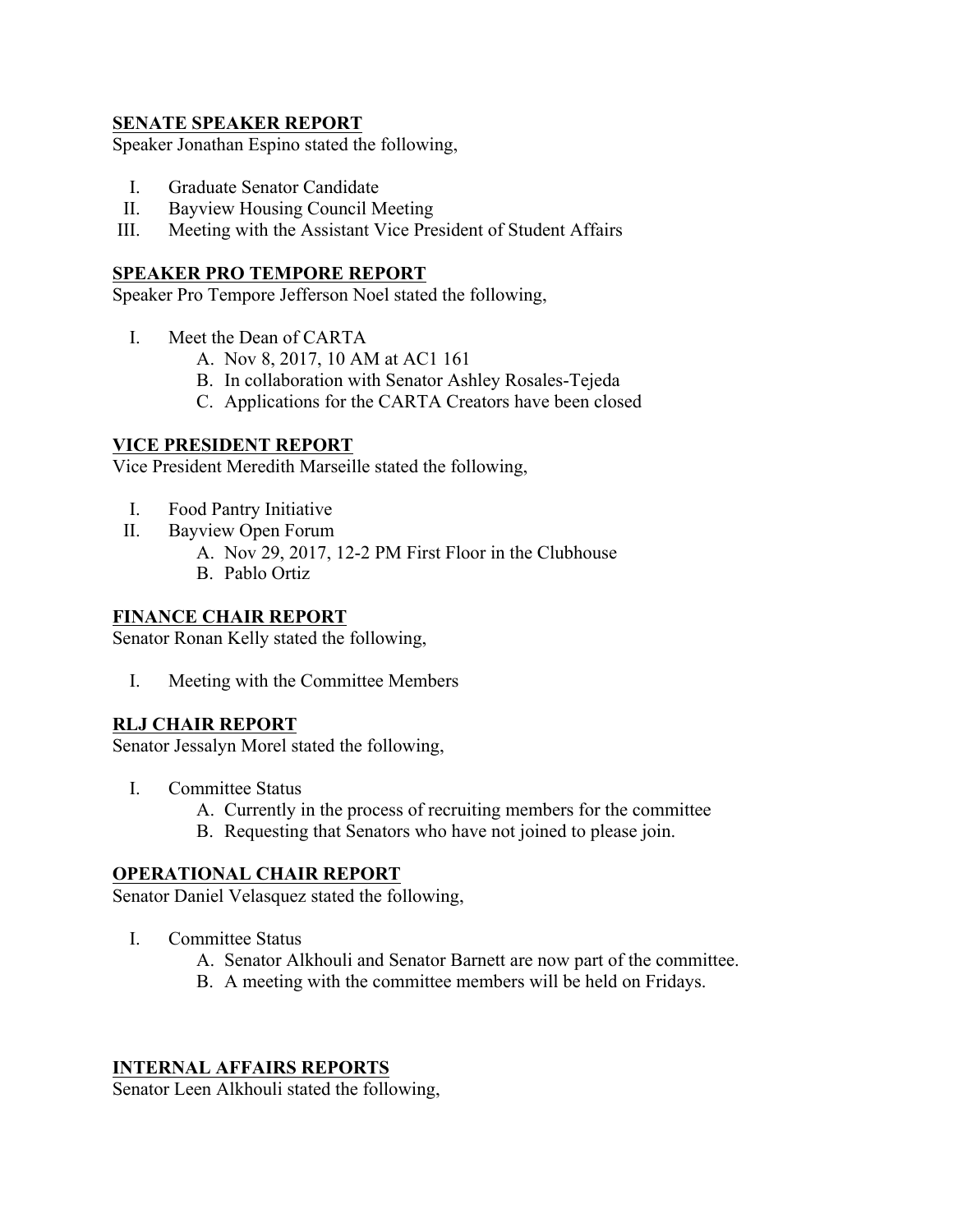- I. Case Studies
	- A. Assisted by SGA Intern

## **STUDENT ADVOCACY CHAIR REPORT**

Senator Ashley Rosales-Tejeda stated the following,

- I. Meet the Dean of CARTA
- II. AVID Program Speaking Event

## **ADVISOR REPORT**

SGA Advisor Larissa Adames stated the following,

- I. Assessment Career Related Skills
- II. NACA Next
- III. One on One Interviews with Larissa
- IV. SGA Holiday Potluck, November 29, after general meeting
- V. United Way Bake Off, November 27. 11am-2pm, Panther Square
- VI. SGA Budget Training, November 15, 10am-noon, SGA Conference Room
- VII. SGA Tabeling Sign Up Sheets
	- A. Council Members must table at least three events
	- B. The form to sign up is now in the drive to be accessed by all council members.
- VIII. Safety Walk , November 16, 6pm
	- IX. SOC Organic Fair, November 8
	- X. Career Expo, November 7

## **OLD BUSINESS**

- I. Please refer to the APPROVAL OF THE MINUTES
- II. Senate Event: Sundaes with the Senate
	- A. Speaker Espino allotted time for discussion.
	- B. Senator Jessalyn Morel stated the following,
		- 1. An estimated 25-30 people are to attend
		- 2. 3 gallons of ice cream
		- 3. Dairy Free options
		- 4. Toppings
		- 5. Estimated amount for spending is around \$150
	- C. Senate Discussion
		- 1. The ice cream that are going to be purchased at Publix.
		- 2. The Sundaes with the Senate will be hosted after the Senate meeting of December 4
	- D. Funds Allocation

A motion to allocate [\$150] for [Sundaes with the Senate on December 4] was made by Senator [Ronan Kelly] and seconded by Senator [Sigal Dahan].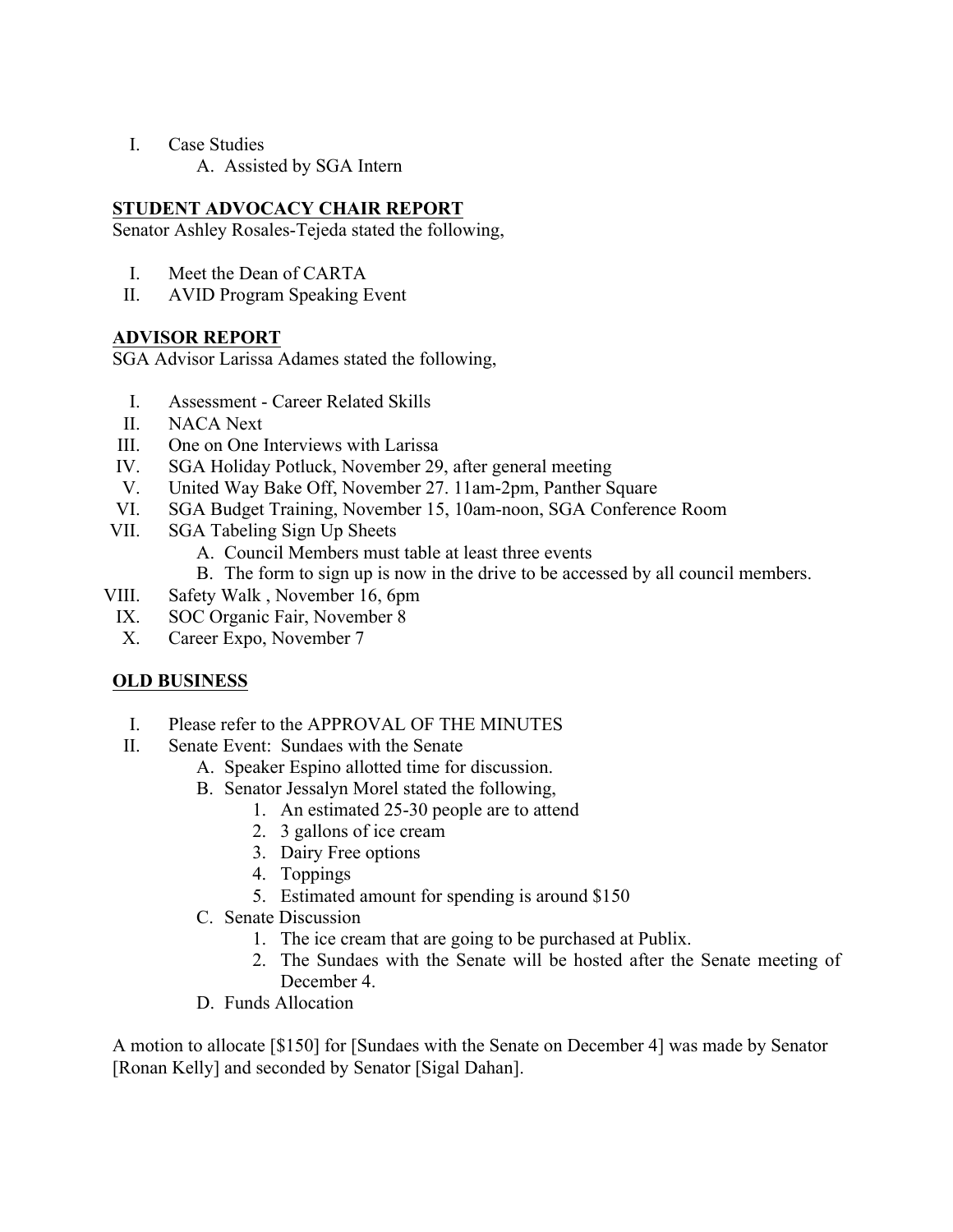The motion passed unanimously.

- AYE Leen Alkhouli, Arts, Sciences & Education
- AYE Mers Gabrielle San Pedro, Hospitality & Tourism Management
- AYE Jennell Barnett, Hospitality & Tourism Management (Arrived 3:43 PM)
- AYE Ashley Rosales-Tejeda, Communication + Journalism
- AYE Jefferson Noel, Communication + Journalism and Speaker Pro Tempore
- AYE Sigal Dahan, Upper Division
- AYE Doreen Patichi, Upper Division
- AYE Jessalyn Morel, Lower Division
- AYE Ronan Kelly, At-Large
- AYE Daniel Velasquez, At-Large
- AYE Jonathan Espino, Housing and Speaker Pro Tempore

#### **NEW BUSINESS**

- I. Appointments
	- A. Director of Sustainability: Katrina Abel

A motion to appoint [Katrina Abel] for [Director of Sustainability] was made by Senator [Jessalyn Morel] and seconded by Senator [Jennell Barnett].

The motion passed unanimously.

- AYE Leen Alkhouli, Arts, Sciences & Education
- AYE Mers Gabrielle San Pedro, Hospitality & Tourism Management
- AYE Jennell Barnett, Hospitality & Tourism Management (Arrived 3:43 PM)
- AYE Ashley Rosales-Tejeda, Communication + Journalism
- AYE Jefferson Noel, Communication + Journalism and Speaker Pro Tempore
- AYE Sigal Dahan, Upper Division
- AYE Doreen Patichi, Upper Division
- AYE Jessalyn Morel, Lower Division
- AYE Ronan Kelly, At-Large
- AYE Daniel Velasquez, At-Large
- AYE Jonathan Espino, Housing and Speaker Pro Tempore
	- B. Senator At-Large: Glendria Rolle

A motion to appoint [Glendria Rolle] for [Senator At-Large] was made by Senator [Daniel Velasquez] and seconded by Senator [Leen Alkhouli].

The motion passed unanimously.

- AYE Leen Alkhouli, Arts, Sciences & Education
- AYE Mers Gabrielle San Pedro, Hospitality & Tourism Management
- AYE Jennell Barnett, Hospitality & Tourism Management (Arrived 3:43 PM)